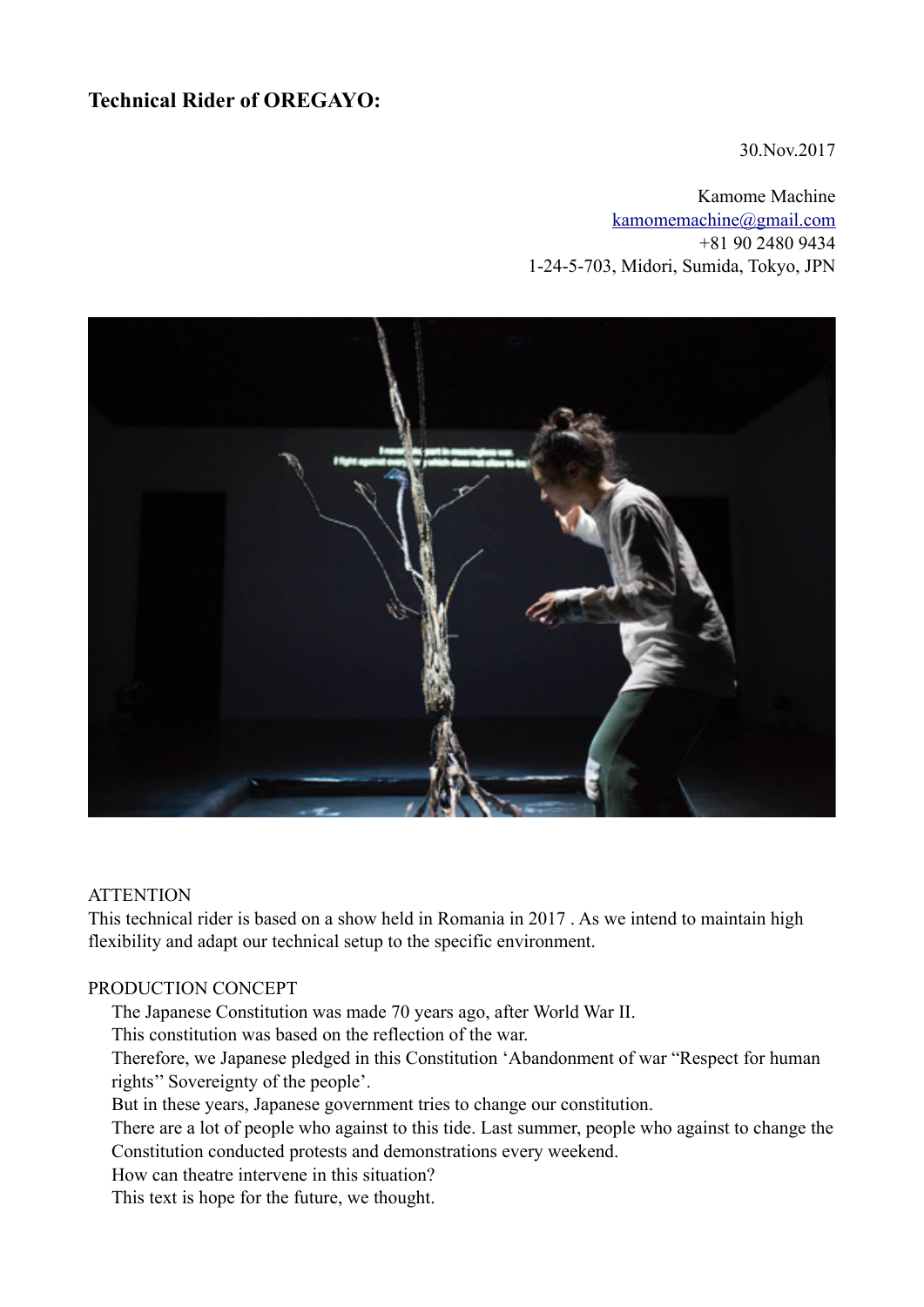# DURATION

70min

## LANGUAGE

Performed in Japanese with English subtitle

#### TOUR MEMBERS:

|               | Direction, Sound & Subtitle operation |  |
|---------------|---------------------------------------|--|
| Cast          | Honami Shimizu                        |  |
| Light design  | Minoru Chida                          |  |
| Stage manager | Shin Ito                              |  |
| Objet         | Katsunori Yokoi                       |  |
| Tour manager  | Ayako Miyake                          |  |

## PRE-ARRIVAL SETUP

Please make the following preparations for setup before the arrival of the company. Depending on local conditions, it might be necessary to involve the company´s lighting staff in the stage preparations. In that case we will consult you in advance.

# STAGE:

Please set up bellows Black dance mat covered all of the area of stage The pool made by 8 timbers and black vinyl sheet.

## LIGHTING:

Please set up the lighting according to the instructions given in the stage plan. It would be optimal if the setup is completed up to a channel check before the company members´ arrival. For focusing the light, one helper are required. The focus will be done together with the companies lighting staff.

#### SOUND:

Please set up the speakers according to the instructions given in the stage plan. It would be optimal if the setup is completed to be able to do a line check before the company members´ arrival. Final adjustments will be done after the company´s sound staff has arrived. One helper is required.

#### VIDEO:

Please set up the projectors .We will decide the position of the projectors according to the venue and surroundings and instruct you in advance. The basic setup should be completed before arrival of the company in order to be able to do a line check.

#### EQUIPMENT AND MATERIAL:

<Light> EQUIPMENT AND MATERIAL REQUIRED FROM THE THEATER the light plot will be done for each venue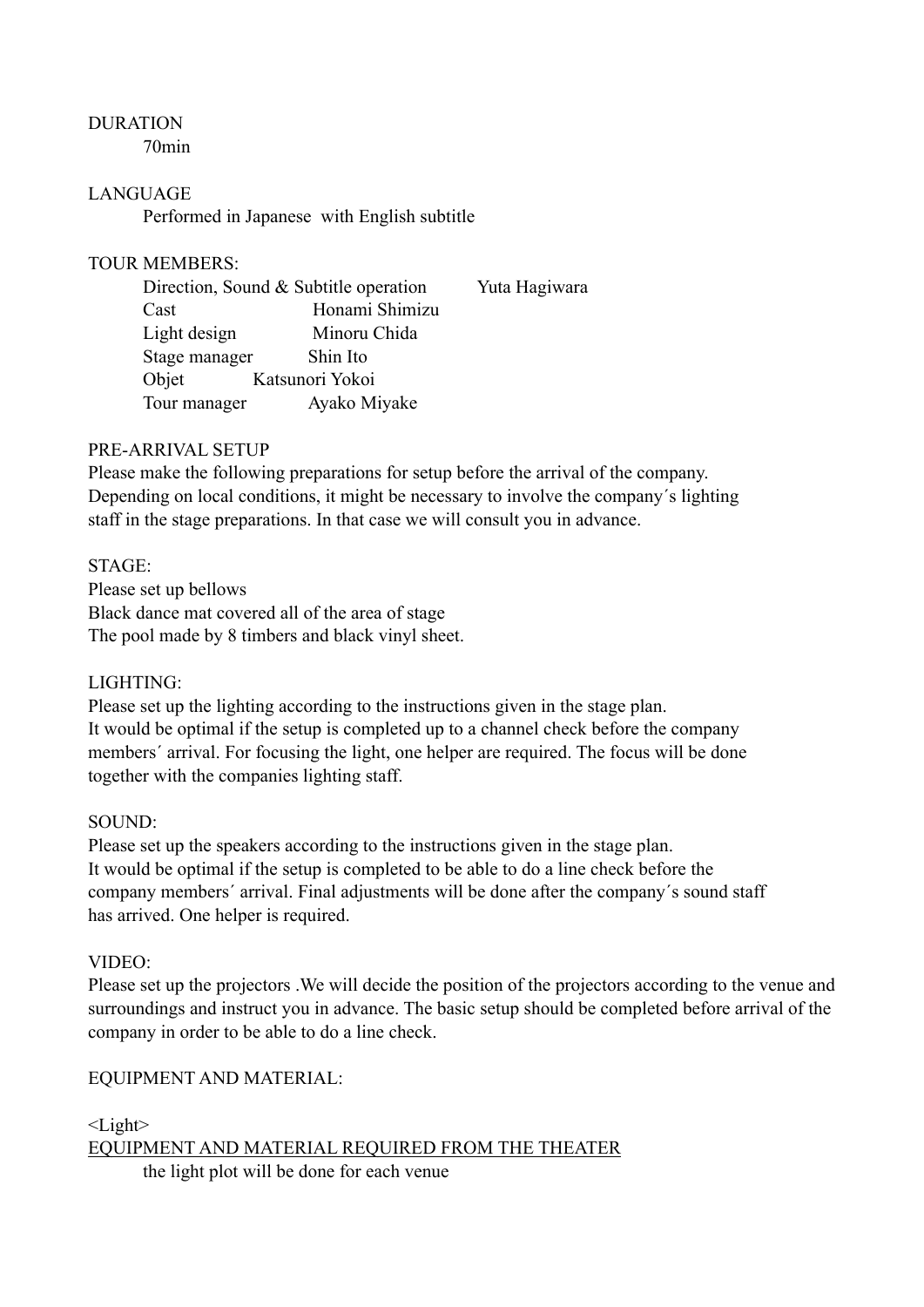<Sound> For setting, one helper is required

## EQUIPMENT AND MATERIAL REQUIRED FROM THE THEATER

1 small mixer desk to which a laptop is connected 4 speakers Cable Equipment provided by the company Waterproof contact mic×2

PC

<Stage>

Minimum depth : 5 meters Minimum width : 6 meters Tree objet made of iron W:80cm D:80cm H:240cm All the stage is covered by black dance mat Pool is located in center of the stage. Water drop system hanging from truss and water drops falling on the pool and objet at pool.

# EQUIPMENT AND MATERIAL REQUIRED FROM THE THEATER

Black dance mat (covered all of the floor) Vinil sheet(color Black)×2 Minimum depth : 2.4 meters Minimum width : 2.4 meters (for waterproof of the pool) 8 Timbers 200cm×10cm×2cm Vinyl tape (usable on the floor) Cleaning tools (Broom, Mop etc.)

Equipment provided by the company Tree objet made of iron Water drop system

<Video> EQUIPMENT AND MATERIAL REQUIRED FROM THE THEATER 1 projector for English subtitle D-sub15pin cable (length should cover the range from operation PC to projectors)

Equipment provided by the company Adopter of D-sub to Macbook air

<Back Stage> EQUIPMENT AND MATERIAL REQUIRED FROM THE THEATER 1 Dressing room (Room for performers) 1 Office room for company director/ manager/ technical staff

<SOUND / LIGHTING / VIDEO> EQUIPMENT AND MATERIAL REQUIRED FROM THE THEATER Control desk for sound, lighting and video with mini light. Light that can be controlled with a